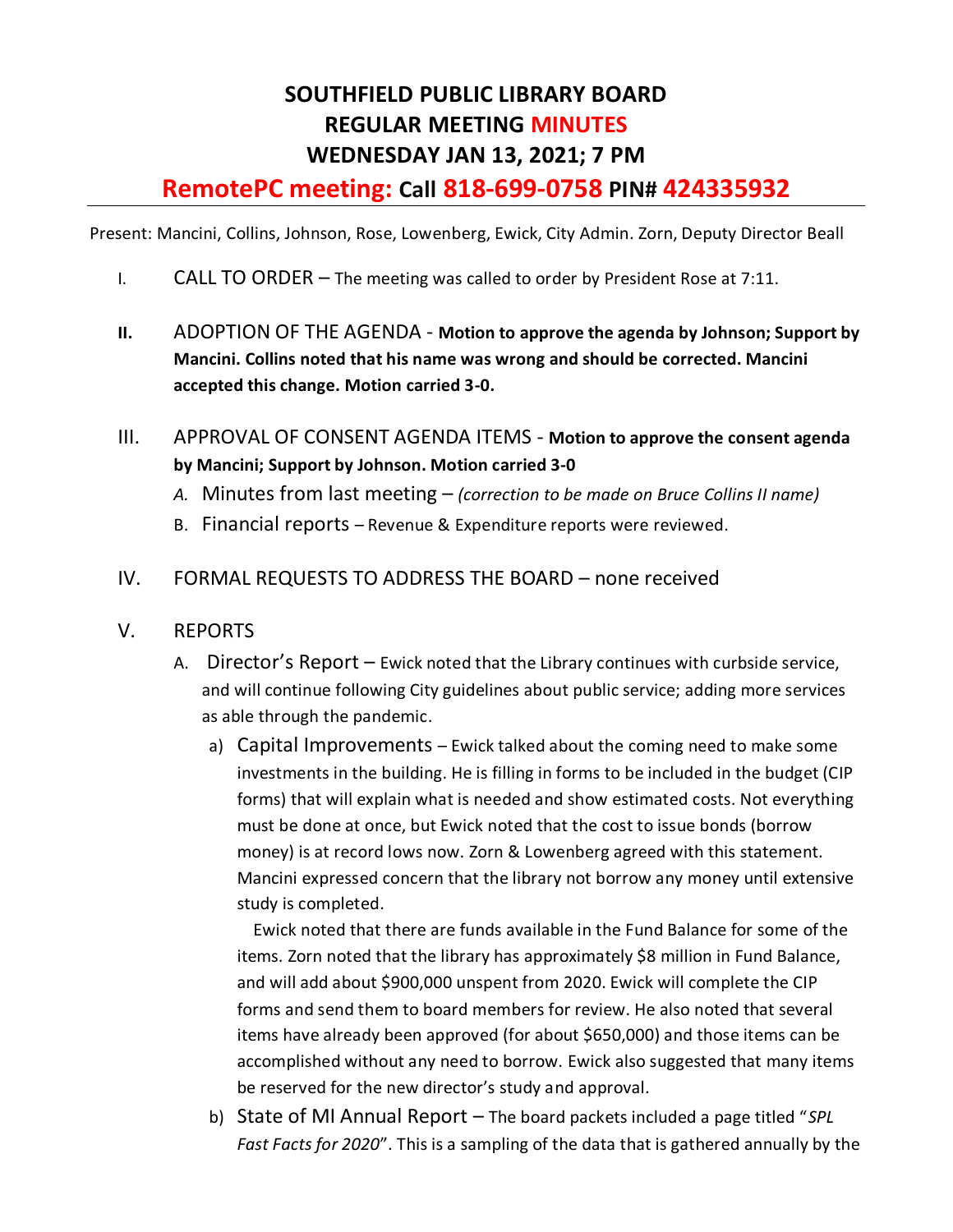Library of Michigan showing statistics for each Michigan public library. Ewick felt that the data on the handout includes some of the most likely information that community members might ask Board members. With this handout, members have the info at their fingertips.

#### VI. BUSINESS

- A. Policy changes, revisions and additions
	- a. Hours of operation change The board reviewed the hours and discussed options. The consensus was that the library should return to being open two nights until 7:00pm each week. They left the final choice of nights to staff.
	- **b.** Review fines schedule The Board reviewed the schedule of fines for overdues. Ewick said he wanted to have Board members aware that the library has suspended overdues during the pandemic. It was noted that the automatic reminders emailed to patrons still state that fines will be charged. Ewick noted that items from other libraries through MEL may still generate fines for the patron if the loaning library charges SPL late fines. **Motion: Collins moved to waive fines until regular in-Library services resume. Support: Johnson. Motion carried: 4-0**
- **B.** New Officers for 2021 After discussion the following persons were nominated: **Motion: Collins nominated Rose for President and Mancini for Vice President. Support by Johnson. Motion carried: 4-0**
- C. HVAC repair update  $-$  Ewick shared the need for a change order as part of the current repairs. Damage was discovered inside an air handler that must be repaired before the dampers are re-installed. Cost: \$3,088. Zorn noted that this should be covered in the contingency funds of the contract. **The board acknowledged the change order. Ewick will give the vendor approval to make the repairs.**
- D. Director Search
	- a. Ewick retirement date Ewick shared a letter announcing that he will retire. MAR 26, 2021 will be his last day of work.
	- b. With the pending retirement of the City Librarian, there are several steps to be taken in preparation for the search for a successor. Zorn stated he will work with Human Resources Director James Meadows to review the Job Description and various other City documents to assist the Board. Ewick suggested that current Deputy Mary Beall is the logical choice to act as Director in the interim. He noted that he feels she is highly capable and qualified for the role, if she is interested in the position.

 Mancini noted to the newer Board members that the Library Director is the Board's only hire. She wanted to reinforce also that this is a Library Board matter, and that the City should only act in support. Ewick said that while the Board makes a recommendation, the Mayor of Southfield is the appointing